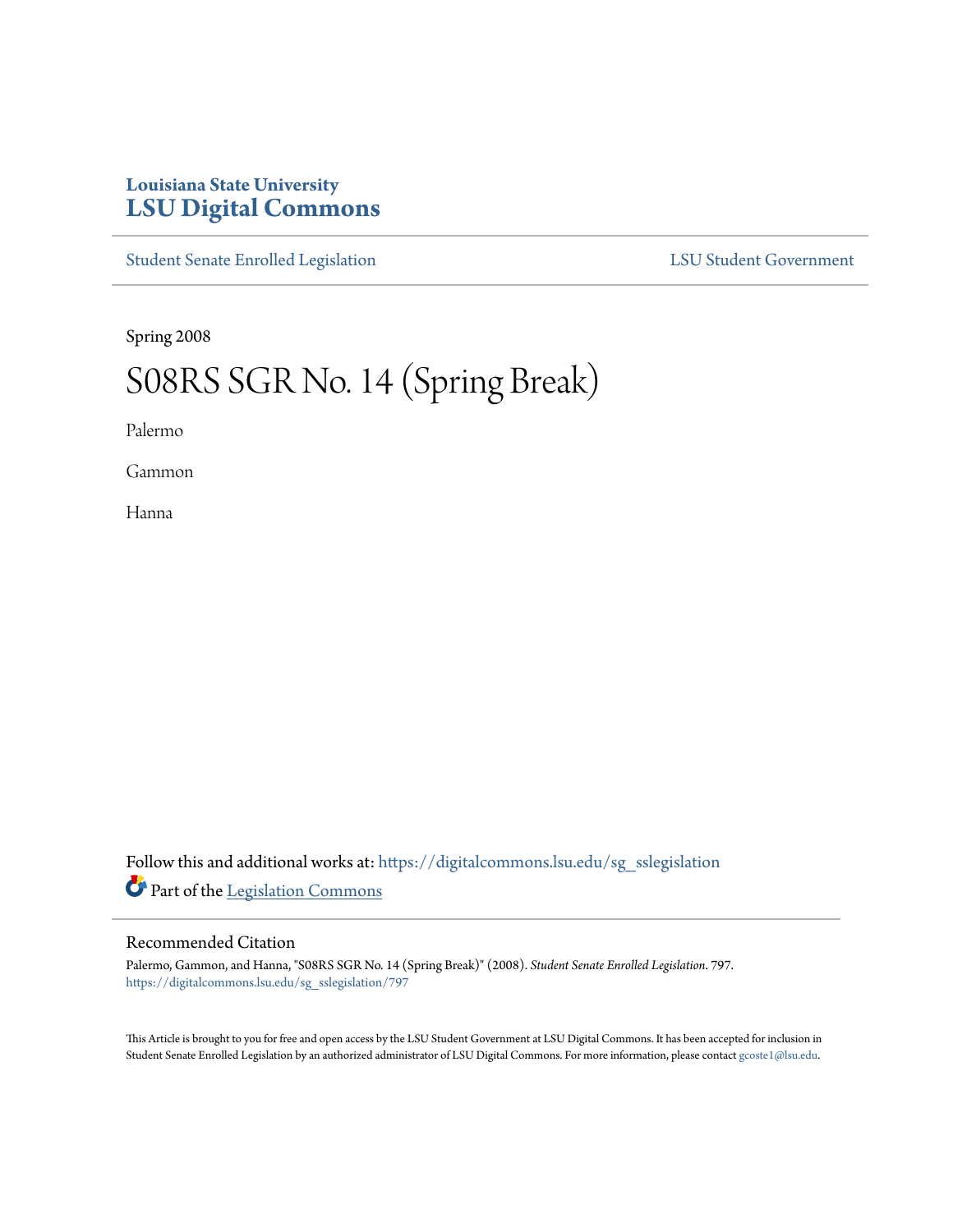[LOUISIANA STATE UNIVERSITY]

**STUDENT SENATE S08RS SGR NO. 14 BY: SENATOR PALERMO, GAMMON AND HANNA**

### **A RESOLUTION**

- **TO URGE LOUISIANA STATE UNIVERSITY TO CHANGE THE ACADEMIC CALENDAR TO MAKE THE SPRING BREAK HOLIDAY MORE IN LINE WITH SOME OF OUR PEER INSTITUTIONS AND SCHOOLS IN THE EAST BATON ROUGE SCHOOL SYSTEM.**
- **PARAGRAPH 1:** WHEREAS, CURRENTLY THE LOUISIANA STATE UNIVERSITY'S SPRING BREAK FALLS THE WEEK PRIOR TO EASTER SUNDAY; AND
- **PARAGRAPH 2:** WHEREAS, MAJORITY OF OUR PEER INSTITUTIONS AND OTHER SCHOOLS IN LOUISIANA ,BUT MORE IMPORTANTLY IN THE EAST BATON ROUGE PARISH SCHOOL SYSTEM, HAVE THEIR SPRING BREAK HOLIDAY THE WEEK FOLLOWING EASTER SUNDAY; AND
- **PARAGRAPH 3:** WHEREAS, DUE TO THE DIFFERENCES BETWEEN LOUISIANA STATE UNIVERSITY'S SPRING BREAK AND EAST BATON ROUGE SCHOOL SYSTEM'S SPRING BREAK, EDUCATION MAJORS LOSS TWO FULL WEEKS OF STUDENT TEACHING WHICH THEY NEED TO COMPLETE BEFORE GRADUATION; AND
- **PARAGRAPH 4:** WHEREAS, THE SPRING ACADEMIC CALENDAR DOES NOT HAVE MUCH ROOM FOR MOVEMENT AND CHANGE. DUE TO THIS TIGHT SCHEDULE THE ONLY VIABLE OPTION IS TO RESUME CLASSES AT 12:30PM THE WEDNESDAY FOLLOWING MARDI GRAS; AND
- **PARAGRAPH 5:** WHEREAS, RESUMING CLASS ON THAT WEDNESDAY WOULD ALLOW ENOUGH "WIGGLE ROOM" IN THE CALENDAR FOR THE SPRING BREAK HOLIDAY TO MOVE TO THE WEEK FOLLOWING EASTER.
- **PARAGRAPH 6:** THEREFORE, BE IT RESOLVED THAT THE STUDENT GOVERNMENT OF LOUISIANA STATE UNIVERSITY AGRICULTURAL AND MECHANICAL COLLEGE TO URGE THE CHANGE OF THE ACADEMIC CALENDAR TO MAKE THE SPRING BREAK HOLIDAY MORE IN LINE WITH SOME OF OUR PEER INSTITUTIONS AND SCHOOLS IN THE EAST BATON ROUGE SCHOOL SYSTEM; AND
- PARAGRAPH 7: BE IT FURTHER RESOLVED THAT A SUITABLE COPY OF THIS RESOLUTION BE PRESENTED TO ROBERT DOOLOS, UNIVERSITY REGISTRAR, TIM FIELDS, PRESIDENT OF THE STAFF SENATE AND KEVIN COPE, PRESIDENT OF THE FACULTY SENATE, AND THE ADVISOR OF EACH SENIOR COLLEGE.
- **PARAGRAPH 8:** THIS RESOLUTION SHALL TAKE EFFECT UPON PASSAGE BY A MAJORITY (1/2) VOTE OF THE LSU STUDENT SENATE AND SIGNATURE BY THE PRESIDENT; UPON LAPSE OF TIME FOR